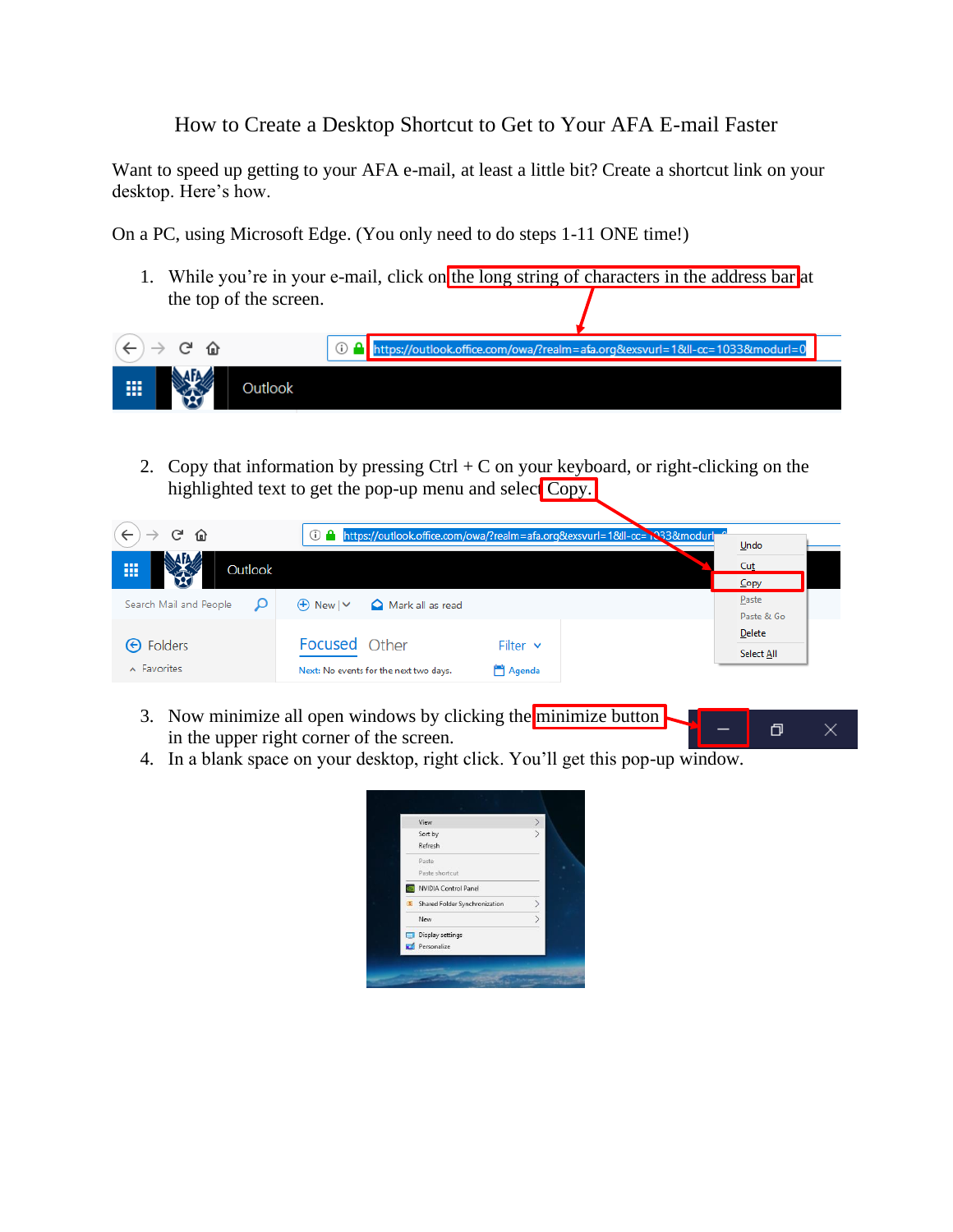6. Click on or hover over New. When a second window pops up, click on Shortcut.



7. When the Create Shortcut window appears, press Ctrl  $+$  V, or right-click and select Paste to paste the address you copied earlier into the "Type the location of the item:" box.

| ×<br>Create Shortcut<br>×                                                                                                   |
|-----------------------------------------------------------------------------------------------------------------------------|
| What item would you like to create a shortcut for?                                                                          |
| This wizard helps you to create shortcuts to local or network programs files, folders, computers, or<br>Internet addresses. |
| Type the location of the item:                                                                                              |
| utlook.office.com/owa/?realm=afa.org&exsvurl=1&II-cc=1033&modurl=0<br>Browse                                                |
| Click Next to continue.                                                                                                     |
|                                                                                                                             |

8. Click the Next button.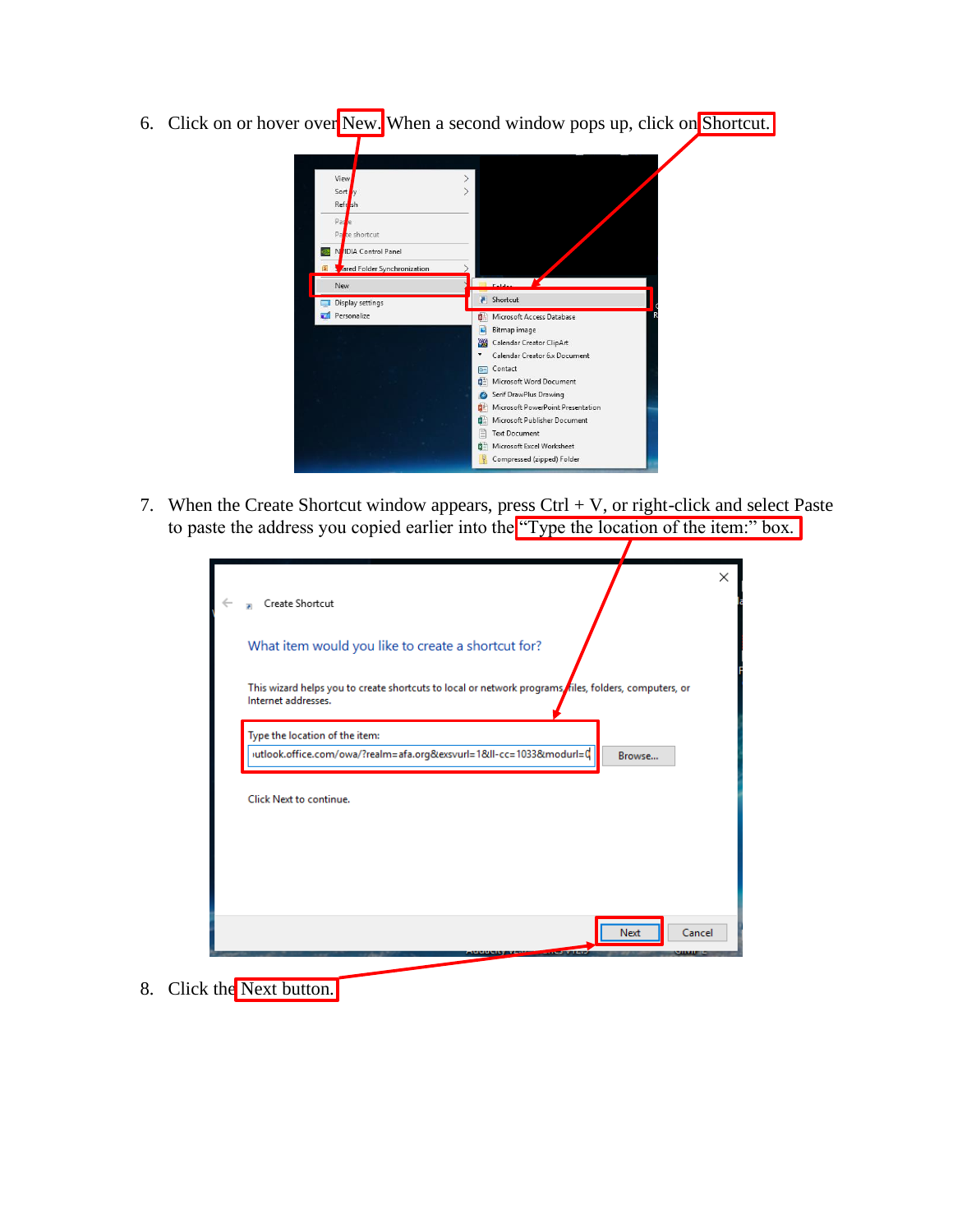9. Enter a short description of where this link is going to take you into the "Type a name for this shortcut" box.

|   |                                                 | X      |
|---|-------------------------------------------------|--------|
| n | Create Shortcut                                 |        |
|   | What would you like to name the shortcut?       |        |
|   | Type a name for this shortcut:                  |        |
|   | <b>AFA E-mail</b>                               |        |
|   |                                                 |        |
|   | Click Finish to create the shortcut.            |        |
|   |                                                 |        |
|   |                                                 |        |
|   |                                                 |        |
|   |                                                 |        |
|   |                                                 |        |
|   |                                                 |        |
|   | Finish<br><b>STATISTICS</b><br>----------<br>v. | Cancel |

- 10. Click the Finish button.
- 11. The shortcut will appear. (Your icon will likely be different from the one you see here.) You can click and drag it to wherever you want it on the desktop.
- 12. Now, whenever you want to check your AFA e-mail, just double-click on this shortcut. It will take you to this sign-in screen.
- 13. Follow the rest of the steps outlined in the log-in guide.

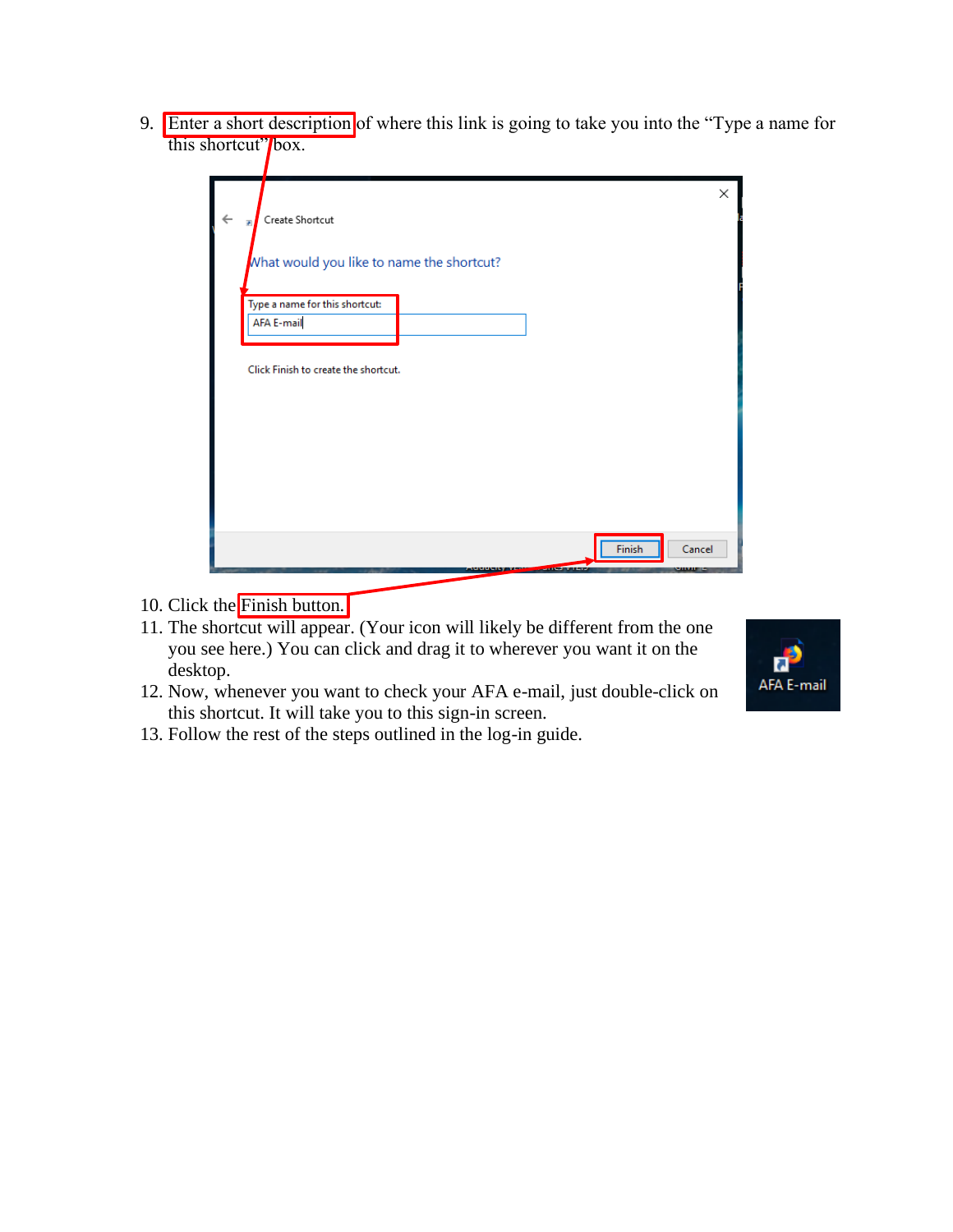If you're using Mozilla Firefox, Google Chrome, or Internet Explorer on a PC, the task is much simpler.

1. While you're in your e-mail, in Firefox, click and hold on the information symbol next to the URL. In Chrome, click and hold the lock icon (there is no information symbol). In Internet Explorer, click and hold the E symbol next to the URL (there is no information symbol here either.)



3. Click, pause, and click again on the icon name, and the name will be highlighted so you can change it.

Mail-AZ107.Coc...



- 4. Now, whenever you want to check your AFA e-mail, just double-click on this shortcut. It will take you to this sign-in screen.
- 5. Follow the rest of the steps outlined in the log-in guide.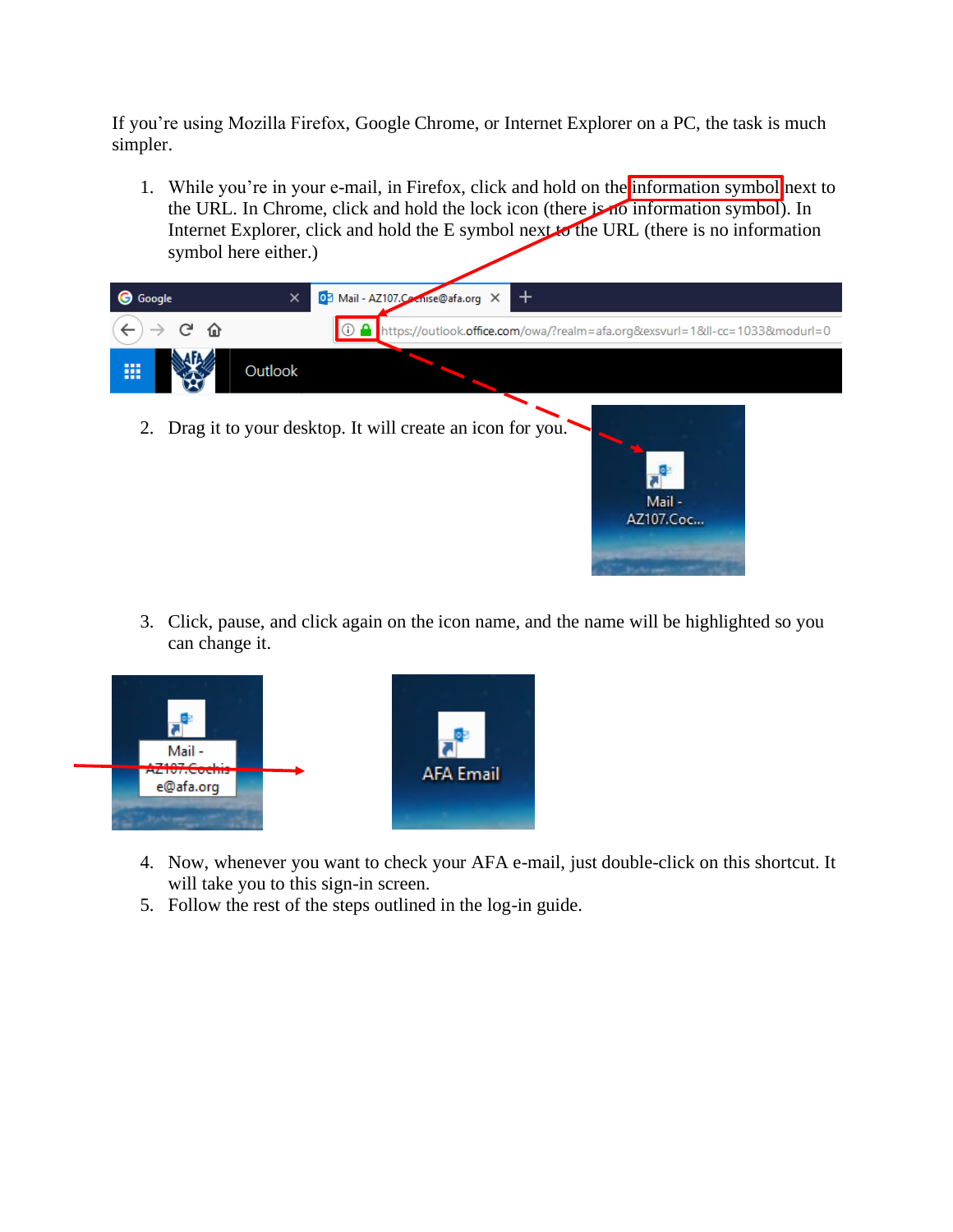The process is almost identical using Safari on the MAC:

- 1. While you're in your e-mail, click on the information symbol next to the URL and drag it to your desktop.
- 2. Then a single click on the new idea name will allow you to rename it.



- 3. Now, whenever you want to check your AFA email, just double-click on this shortcut. It will take you to this sign-in screen.
- 4. Follow the rest of the steps outlined in the login guide.